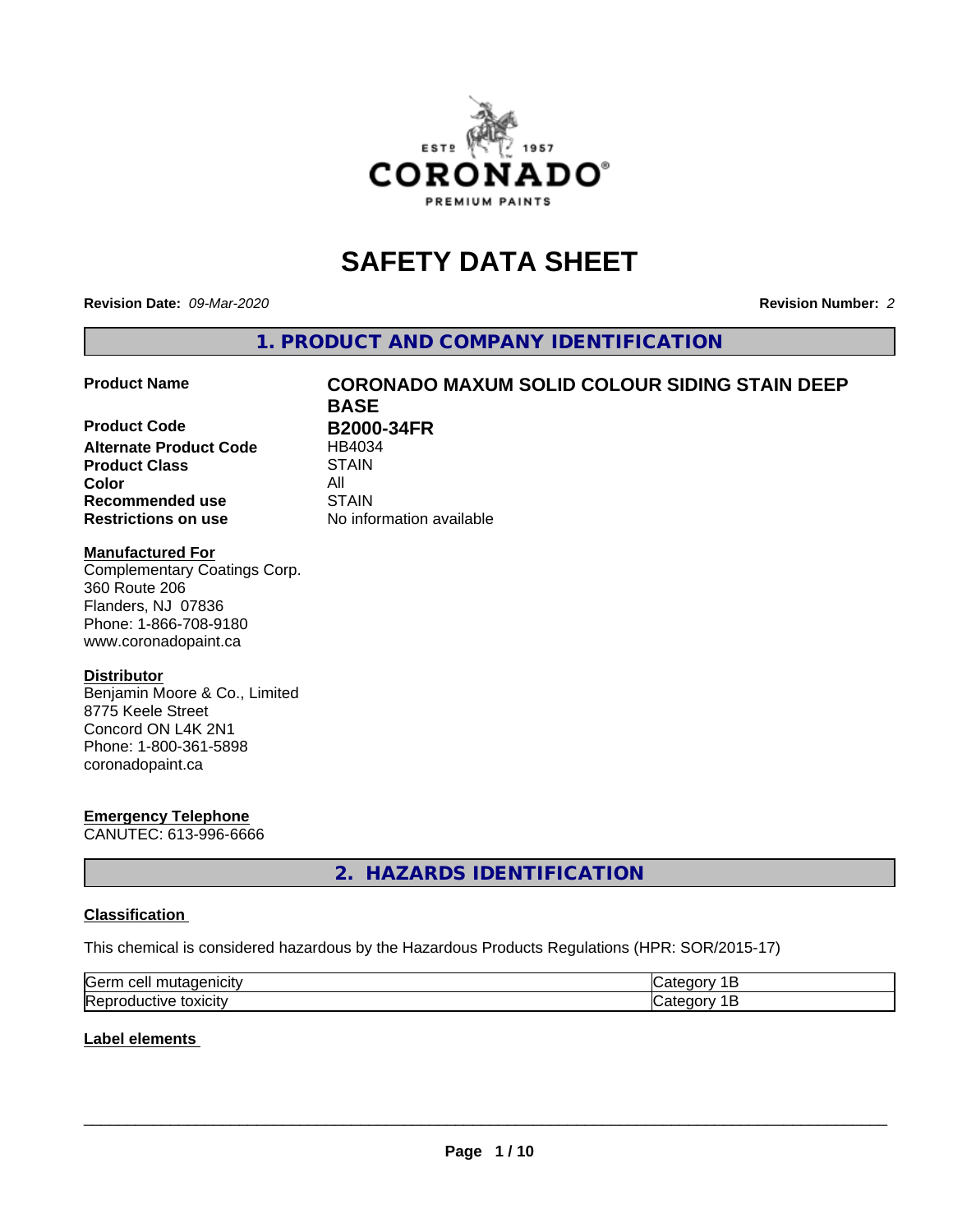### **Danger**

**Hazard statements** May cause genetic defects May damage fertility or the unborn child



**Appearance** liquid **Odor 11** and **Odor 11** and **Odor 11** and **Odor 11** and **Odor Odor 1** and **Odor 1** and **Odor 1** and **Odor 1** and **Odor 1** and **1** and **1** and **1** and **1** and **1** and **1** and **1** and **1** and

#### **Precautionary Statements - Prevention**

Obtain special instructions before use Do not handle until all safety precautions have been read and understood Use personal protective equipment as required

#### **Precautionary Statements - Response**

IF exposed or concerned: Get medical advice/attention

#### **Precautionary Statements - Storage**

Store locked up

#### **Precautionary Statements - Disposal**

Dispose of contents/container to an approved waste disposal plant

#### **Other information**

No information available

| <b>Chemical name</b>                                                            | CAS No.    | Weight-%      | Hazardous Material<br>registry number<br>(HMIRA registry #) | Date HMIRA filed and<br>Information Review Act date exemption granted<br>(if applicable) |
|---------------------------------------------------------------------------------|------------|---------------|-------------------------------------------------------------|------------------------------------------------------------------------------------------|
| Nepheline syenite                                                               | 37244-96-5 | $10 - 30%$    |                                                             |                                                                                          |
| Titanium dioxide                                                                | 13463-67-7 | $-5%$         |                                                             |                                                                                          |
| Diatomaceous earth                                                              | 61790-53-2 | $1 - 5%$      |                                                             |                                                                                          |
| Propylene glycol                                                                | 57-55-6    | $1 - 5%$      |                                                             |                                                                                          |
| Zinc oxide                                                                      | 1314-13-2  | - 5%          |                                                             |                                                                                          |
| Propanoic acid, 2-methyl-,<br>monoester with<br>2,2,4-trimethyl-1,3-pentanediol | 25265-77-4 | $1 - 5%$      |                                                             |                                                                                          |
| Sodium C14-C16 olefin<br>sulfonate                                              | 68439-57-6 | $0.1 - 0.25%$ |                                                             |                                                                                          |
| Carbamic acid,<br>1H-benzimidazol-2-yl-, methyl                                 | 10605-21-7 | $0.1 - 0.25%$ |                                                             |                                                                                          |

# **3. COMPOSITION INFORMATION ON COMPONENTS**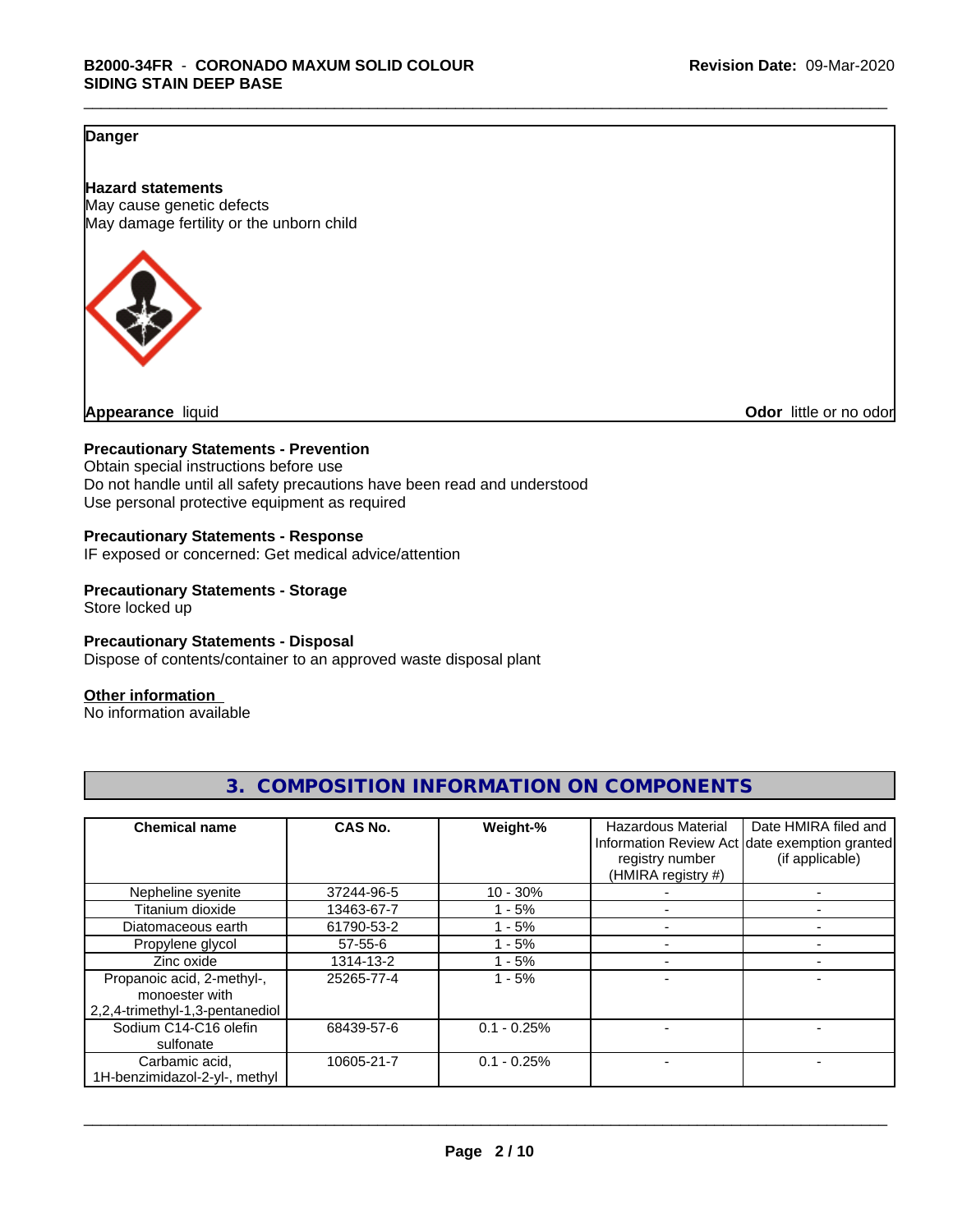# \*The exact percentage (concentration) of composition has been withheld as a trade secret

|                                                                                  | 4. FIRST AID MEASURES                                                                                                                        |  |  |
|----------------------------------------------------------------------------------|----------------------------------------------------------------------------------------------------------------------------------------------|--|--|
| <b>General Advice</b>                                                            | If symptoms persist, call a physician. Show this safety data<br>sheet to the doctor in attendance.                                           |  |  |
| <b>Eye Contact</b>                                                               | Rinse thoroughly with plenty of water for at least 15<br>minutes and consult a physician.                                                    |  |  |
| <b>Skin Contact</b>                                                              | Wash off immediately with soap and plenty of water while<br>removing all contaminated clothes and shoes.                                     |  |  |
| <b>Inhalation</b>                                                                | Move to fresh air. If symptoms persist, call a physician.                                                                                    |  |  |
| Ingestion                                                                        | Clean mouth with water and afterwards drink plenty of<br>water. Consult a physician if necessary.                                            |  |  |
| <b>Most Important Symptoms/Effects</b>                                           | None known.                                                                                                                                  |  |  |
| <b>Notes To Physician</b>                                                        | Treat symptomatically.                                                                                                                       |  |  |
|                                                                                  | 5. FIRE-FIGHTING MEASURES                                                                                                                    |  |  |
| <b>Suitable Extinguishing Media</b>                                              | Use extinguishing measures that are appropriate to local<br>circumstances and the surrounding environment.                                   |  |  |
| Protective equipment and precautions for firefighters                            | As in any fire, wear self-contained breathing apparatus<br>pressure-demand, MSHA/NIOSH (approved or equivalent)<br>and full protective gear. |  |  |
| <b>Specific Hazards Arising From The Chemical</b>                                | Closed containers may rupture if exposed to fire or<br>extreme heat.                                                                         |  |  |
| <b>Sensitivity to mechanical impact</b>                                          | No                                                                                                                                           |  |  |
| Sensitivity to static discharge                                                  | No                                                                                                                                           |  |  |
| <b>Flash Point Data</b><br>Flash point (°F)<br>Flash Point (°C)<br><b>Method</b> | Not applicable<br>Not applicable<br>Not applicable                                                                                           |  |  |
| <b>Flammability Limits In Air</b>                                                |                                                                                                                                              |  |  |
| Lower flammability limit:<br><b>Upper flammability limit:</b>                    | Not applicable<br>Not applicable                                                                                                             |  |  |
| Health: 2<br><b>NFPA</b><br>Flammability: 0                                      | Instability: 0<br><b>Special: Not Applicable</b>                                                                                             |  |  |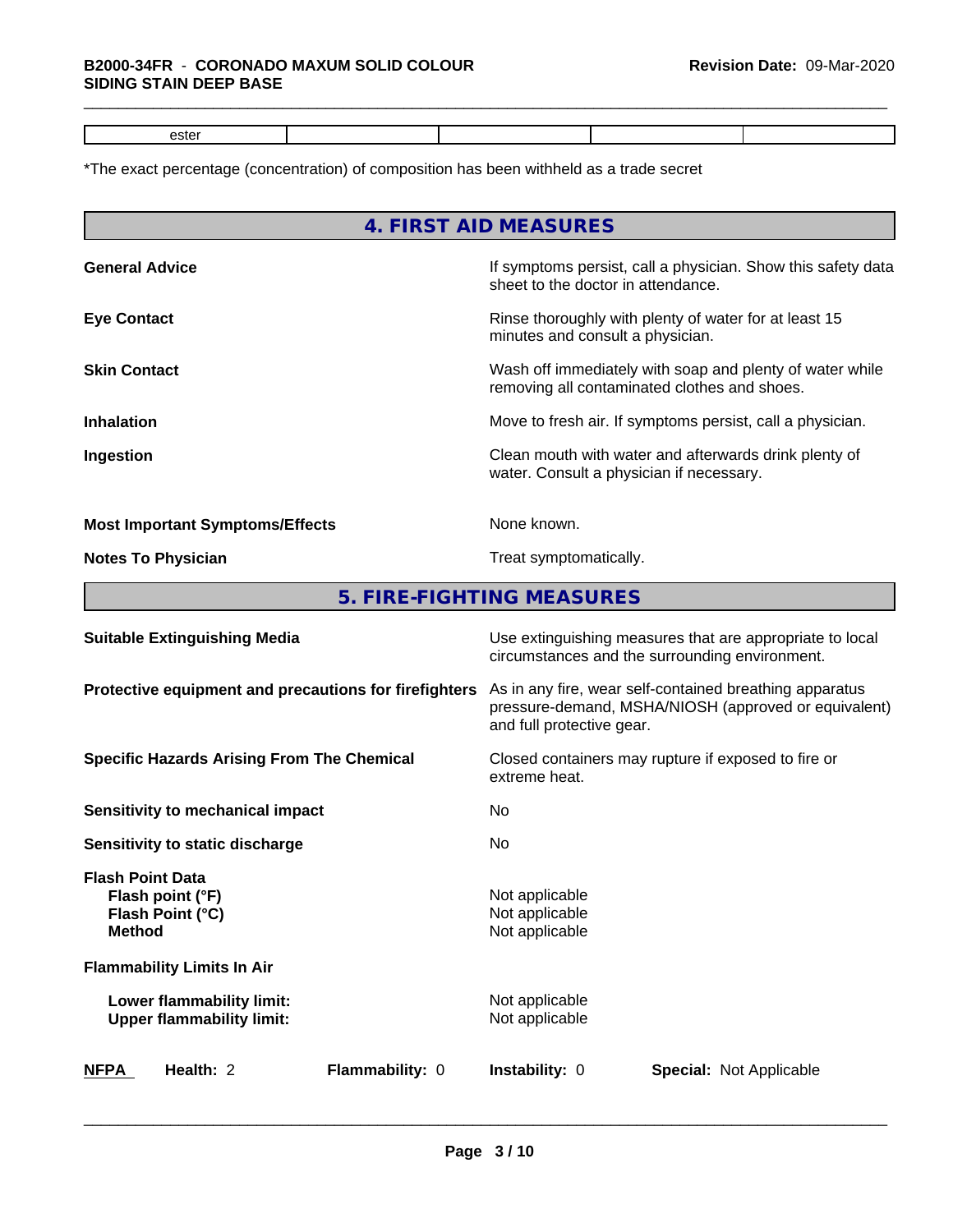#### **NFPA Legend**

- 0 Not Hazardous
- 1 Slightly
- 2 Moderate
- 3 High
- 4 Severe

*The ratings assigned are only suggested ratings, the contractor/employer has ultimate responsibilities for NFPA ratings where this system is used.*

*Additional information regarding the NFPA rating system is available from the National Fire Protection Agency (NFPA) at www.nfpa.org.*

#### **6. ACCIDENTAL RELEASE MEASURES**

#### **Personal Precautions Avoid contact with skin, eyes and clothing. Ensure** Avoid contact with skin, eyes and clothing. Ensure

**Other Information Discription Prevent further leakage or spillage if safe to do so.** 

**Environmental precautions** See Section 12 for additional Ecological Information.

**Methods for Cleaning Up Example 20 Soak** up with inert absorbent material. Sweep up and shovel into suitable containers for disposal.

## **7. HANDLING AND STORAGE**

**Handling Handling Avoid contact with skin, eyes and clothing. Avoid breathing Handling Avoid breathing Avoid breathing** vapors, spray mists or sanding dust. In case of insufficient ventilation, wear suitable respiratory equipment.

**Storage Keep container tightly closed. Keep out of the reach of Keep** container tightly closed. Keep out of the reach of

#### **Incompatible Materials** Noinformation available

adequate ventilation.

**8. EXPOSURE CONTROLS/PERSONAL PROTECTION**

children.

#### **Exposure Limits**

| <b>Chemical name</b> | <b>ACGIH TLV</b>                                                                                                             | <b>Alberta</b>                                 | <b>British Columbia</b>                                 | <b>Ontario</b>                                          | Quebec                                                                  |
|----------------------|------------------------------------------------------------------------------------------------------------------------------|------------------------------------------------|---------------------------------------------------------|---------------------------------------------------------|-------------------------------------------------------------------------|
| Nepheline syenite    | N/E                                                                                                                          | N/E                                            | N/E                                                     | 10 mg/m $3$ - TWA                                       | N/E                                                                     |
| Titanium dioxide     | TWA: $10 \text{ mg/m}^3$                                                                                                     | 10 mg/m $3$ - TWA                              | 10 mg/m $3$ - TWA<br>$3$ mg/m <sup>3</sup> - TWA        | 10 mg/m $3$ - TWA                                       | 10 mg/m $3$ - TWAEV                                                     |
| Diatomaceous earth   | N/E                                                                                                                          | N/E                                            | $4 \text{ mg/m}^3$ - TWA<br>1.5 mg/m <sup>3</sup> - TWA | N/E                                                     | 6 mg/m <sup>3</sup> - TWAEV                                             |
| Propylene glycol     | N/E                                                                                                                          | N/E                                            | N/E                                                     | 10 mg/m $3$ - TWA<br>50 ppm - TWA<br>155 mg/m $3$ - TWA | N/E                                                                     |
| Zinc oxide           | STEL: $10 \text{ mg/m}^3$<br>respirable particulate<br>matter<br>TWA: $2 \text{ mg/m}^3$<br>respirable particulate<br>matter | $2 \text{ mg/m}^3$ - TWA<br>10 mg/m $3 -$ STEL | $2 \text{ mg/m}^3$ - TWA<br>10 mg/m $3 -$ STEL          | $2 \text{ mg/m}^3$ - TWA<br>10 mg/m $3 -$ STEL          | 10 mg/m $3$ - TWAEV<br>$5 \text{ mg/m}^3$ - TWAEV<br>10 mg/m $3 -$ STEV |

**Legend**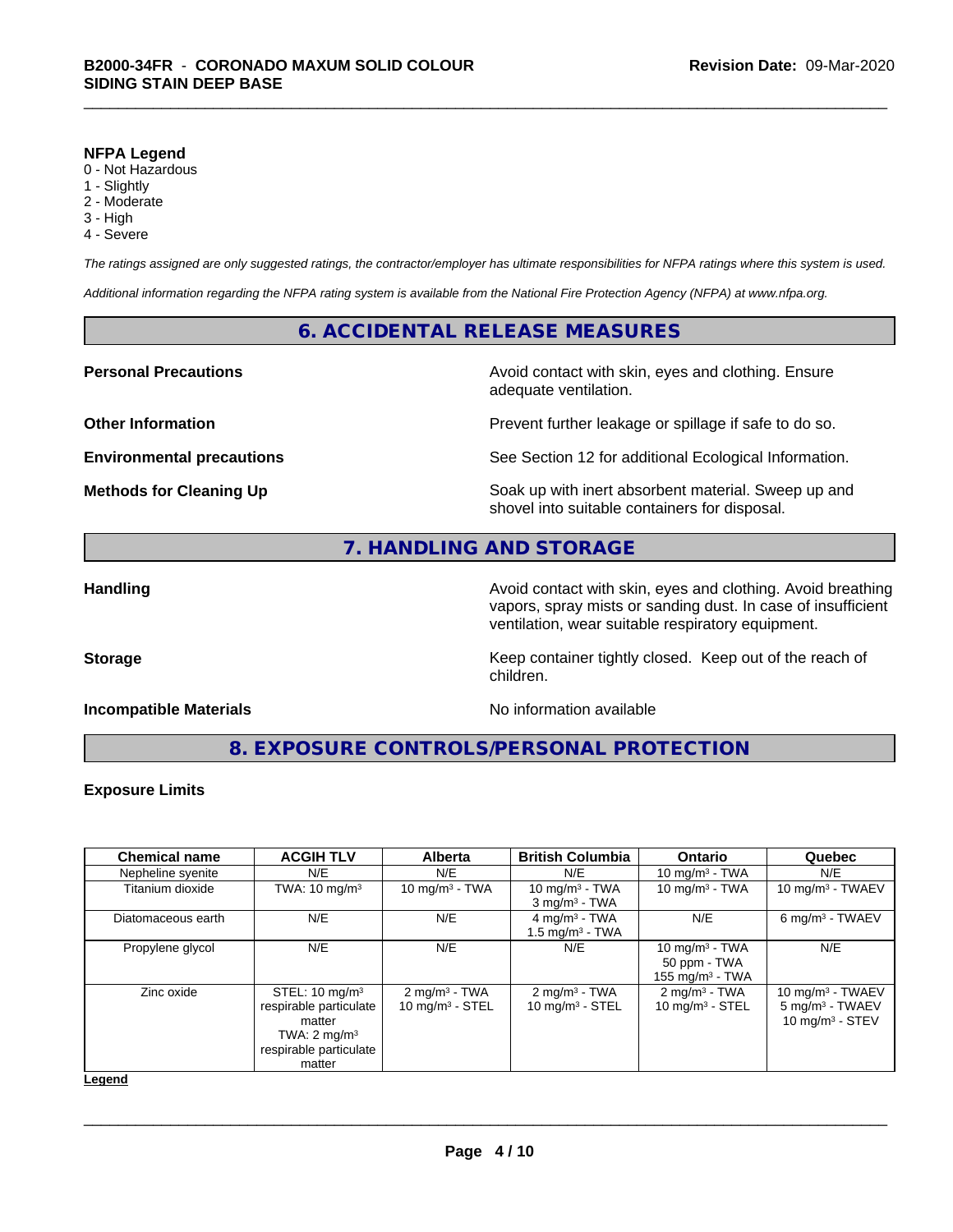ACGIH - American Conference of Governmental Industrial Hygienists Alberta - Alberta Occupational Exposure Limits British Columbia - British Columbia Occupational Exposure Limits Ontario - Ontario Occupational Exposure Limits Quebec - Quebec Occupational Exposure Limits N/E - Not established

# **Personal Protective Equipment Eye/Face Protection Safety glasses with side-shields.**

**Engineering Measures Engineering Measures Engineering Measures Ensure adequate ventilation, especially in confined areas.** 

**Skin Protection Protection Protective gloves and impervious clothing. Respiratory Protection Exercise 2018** Use only with adequate ventilation. In operations where exposure limits are exceeded, use a NIOSH approved respirator that has been selected by a technically qualified person for the specific work conditions. When spraying the product or applying in confined areas, wear a NIOSH approved respirator specified for paint spray or organic vapors.

**Hygiene Measures Avoid contact with skin, eyes and clothing. Remove and Avoid contact with skin, eyes and clothing. Remove and Avoid contact with skin, eyes and clothing. Remove and** wash contaminated clothing before re-use. Wash thoroughly after handling.

# **9. PHYSICAL AND CHEMICAL PROPERTIES**

| Appearance                           | liquid                   |
|--------------------------------------|--------------------------|
| Odor                                 | little or no odor        |
| <b>Odor Threshold</b>                | No information available |
| Density (Ibs/gal)                    | $10.25 - 10.35$          |
| <b>Specific Gravity</b>              | $1.22 - 1.24$            |
| рH                                   | No information available |
| <b>Viscosity (cps)</b>               | No information available |
| Solubility(ies)                      | No information available |
| <b>Water solubility</b>              | No information available |
| <b>Evaporation Rate</b>              | No information available |
| Vapor pressure                       | No information available |
| Vapor density                        | No information available |
| Wt. % Solids                         | $40 - 50$                |
| Vol. % Solids                        | $25 - 35$                |
| Wt. % Volatiles                      | $50 - 60$                |
| Vol. % Volatiles                     | $65 - 75$                |
| <b>VOC Regulatory Limit (g/L)</b>    | < 250                    |
| <b>Boiling Point (°F)</b>            | 212                      |
| <b>Boiling Point (°C)</b>            | 100                      |
| Freezing point (°F)                  | 32                       |
| <b>Freezing Point (°C)</b>           | 0                        |
| Flash point (°F)                     | Not applicable           |
| Flash Point (°C)                     | Not applicable           |
| <b>Method</b>                        | Not applicable           |
| Flammability (solid, gas)            | Not applicable           |
| <b>Upper flammability limit:</b>     | Not applicable           |
| Lower flammability limit:            | Not applicable           |
| <b>Autoignition Temperature (°F)</b> | No information available |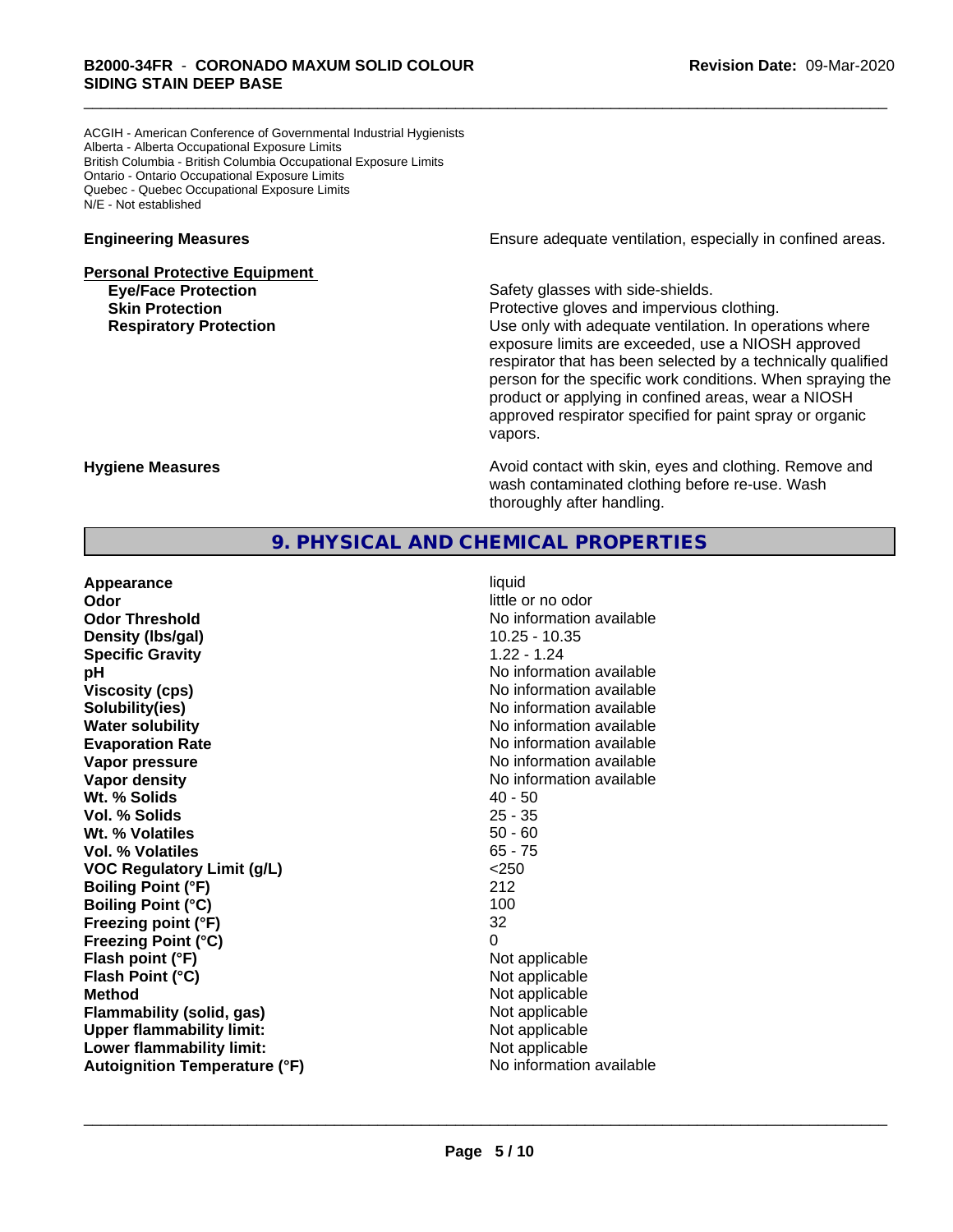**Autoignition Temperature (°C)**<br> **Decomposition Temperature (°F)** No information available<br>
No information available **Decomposition Temperature (°F)**<br> **Decomposition Temperature (°C)**<br>
No information available **Decomposition Temperature (°C) Partition coefficient** 

# **10. STABILITY AND REACTIVITY**

| <b>Reactivity</b>                         | Not Applicable                           |
|-------------------------------------------|------------------------------------------|
| <b>Chemical Stability</b>                 | Stable under normal conditions.          |
| <b>Conditions to avoid</b>                | Prevent from freezing.                   |
| <b>Incompatible Materials</b>             | No materials to be especially mentioned. |
| <b>Hazardous Decomposition Products</b>   | None under normal use.                   |
| <b>Possibility of hazardous reactions</b> | None under normal conditions of use.     |

# **11. TOXICOLOGICAL INFORMATION**

#### **Product Information Information on likely routes of exposure**

**Principal Routes of Exposure Exposure** Eye contact, skin contact and inhalation.

**Acute Toxicity** 

**Product Information** No information available

#### **Symptoms** related to the physical, chemical and toxicological characteristics

**Symptoms** No information available

#### **Delayed and immediate effects as well as chronic effects from short and long-term exposure**

| Eye contact                     | May cause slight irritation                                                                                     |  |  |
|---------------------------------|-----------------------------------------------------------------------------------------------------------------|--|--|
| <b>Skin contact</b>             | Substance may cause slight skin irritation. Prolonged or<br>repeated contact may dry skin and cause irritation. |  |  |
| <b>Inhalation</b>               | May cause irritation of respiratory tract.                                                                      |  |  |
| Ingestion                       | Ingestion may cause gastrointestinal irritation, nausea,<br>vomiting and diarrhea.                              |  |  |
| <b>Sensitization</b>            | No information available.                                                                                       |  |  |
| <b>Neurological Effects</b>     | No information available.                                                                                       |  |  |
| <b>Mutagenic Effects</b>        | Suspected of causing genetic defects.                                                                           |  |  |
| <b>Reproductive Effects</b>     | May damage fertility or the unborn child.                                                                       |  |  |
| <b>Developmental Effects</b>    | No information available.                                                                                       |  |  |
| Target organ effects            | No information available.                                                                                       |  |  |
| <b>STOT - single exposure</b>   | No information available.                                                                                       |  |  |
| <b>STOT - repeated exposure</b> | No information available.                                                                                       |  |  |
| Other adverse effects           | No information available.                                                                                       |  |  |
| <b>Aspiration Hazard</b>        | No information available.                                                                                       |  |  |
|                                 |                                                                                                                 |  |  |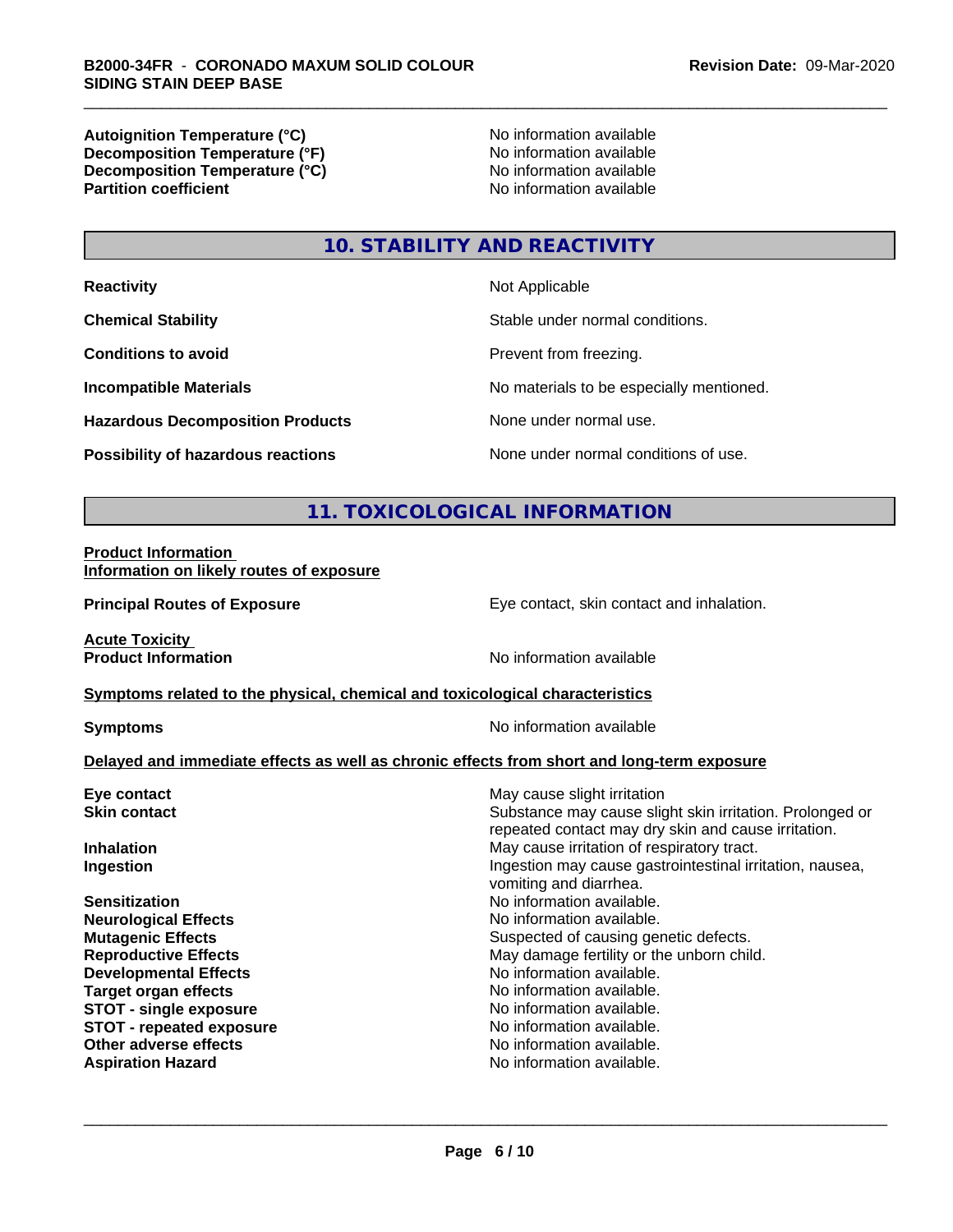#### **Numerical measures of toxicity**

#### **The following values are calculated based on chapter 3.1 of the GHS document**

| ATEmix (oral)   | 67236 mg/kg  |
|-----------------|--------------|
| ATEmix (dermal) | 437423 mg/kg |

#### **Component Information**

| Chemical name                                                                                 | Oral LD50                                    | Dermal LD50                                                    | Inhalation LC50 |
|-----------------------------------------------------------------------------------------------|----------------------------------------------|----------------------------------------------------------------|-----------------|
| Titanium dioxide<br>13463-67-7                                                                | $> 10000$ mg/kg (Rat)                        |                                                                |                 |
| Propylene glycol<br>$57 - 55 - 6$                                                             | $= 20$ g/kg (Rat)                            | $= 20800$ mg/kg (Rabbit)                                       |                 |
| Zinc oxide<br>1314-13-2                                                                       | $>$ 5000 mg/kg (Rat)                         |                                                                |                 |
| Propanoic acid, 2-methyl-,<br>monoester with<br>2,2,4-trimethyl-1,3-pentanediol<br>25265-77-4 | $=$ 3200 mg/kg (Rat)                         | $> 15200$ mg/kg (Rat)                                          |                 |
| Sodium C14-C16 olefin sulfonate<br>68439-57-6                                                 | $= 2220$ mg/kg (Rat)                         | > 740 mg/kg (Rabbit)                                           |                 |
| Carbamic acid,<br>1H-benzimidazol-2-yl-, methyl ester<br>10605-21-7                           | $>$ 5050 mg/kg (Rat)<br>$= 6400$ mg/kg (Rat) | 10000 mg/kg (Rabbit) = $2$ g/kg<br>$Rat$ = 8500 mg/kg (Rabbit) |                 |

#### **Chronic Toxicity**

#### **Carcinogenicity**

*The information below indicateswhether each agency has listed any ingredient as a carcinogen:.*

| <b>Chemical name</b>   | <b>IARC</b>                     | <b>NTP</b> |
|------------------------|---------------------------------|------------|
|                        | 2B<br>Possible Human Carcinogen |            |
| Titanium J<br>⊧dioxide |                                 |            |

• Although IARC has classified titanium dioxide as possibly carcinogenic to humans (2B), their summary concludes: "No significant exposure to titanium dioxide is thought to occur during the use of products in which titanium dioxide is bound to other materials, such as paint."

#### **Legend**

IARC - International Agency for Research on Cancer NTP - National Toxicity Program OSHA - Occupational Safety & Health Administration

**12. ECOLOGICAL INFORMATION**

#### **Ecotoxicity Effects**

The environmental impact of this product has not been fully investigated.

#### **Product Information**

#### **Acute Toxicity to Fish**

No information available

#### **Acute Toxicity to Aquatic Invertebrates**

No information available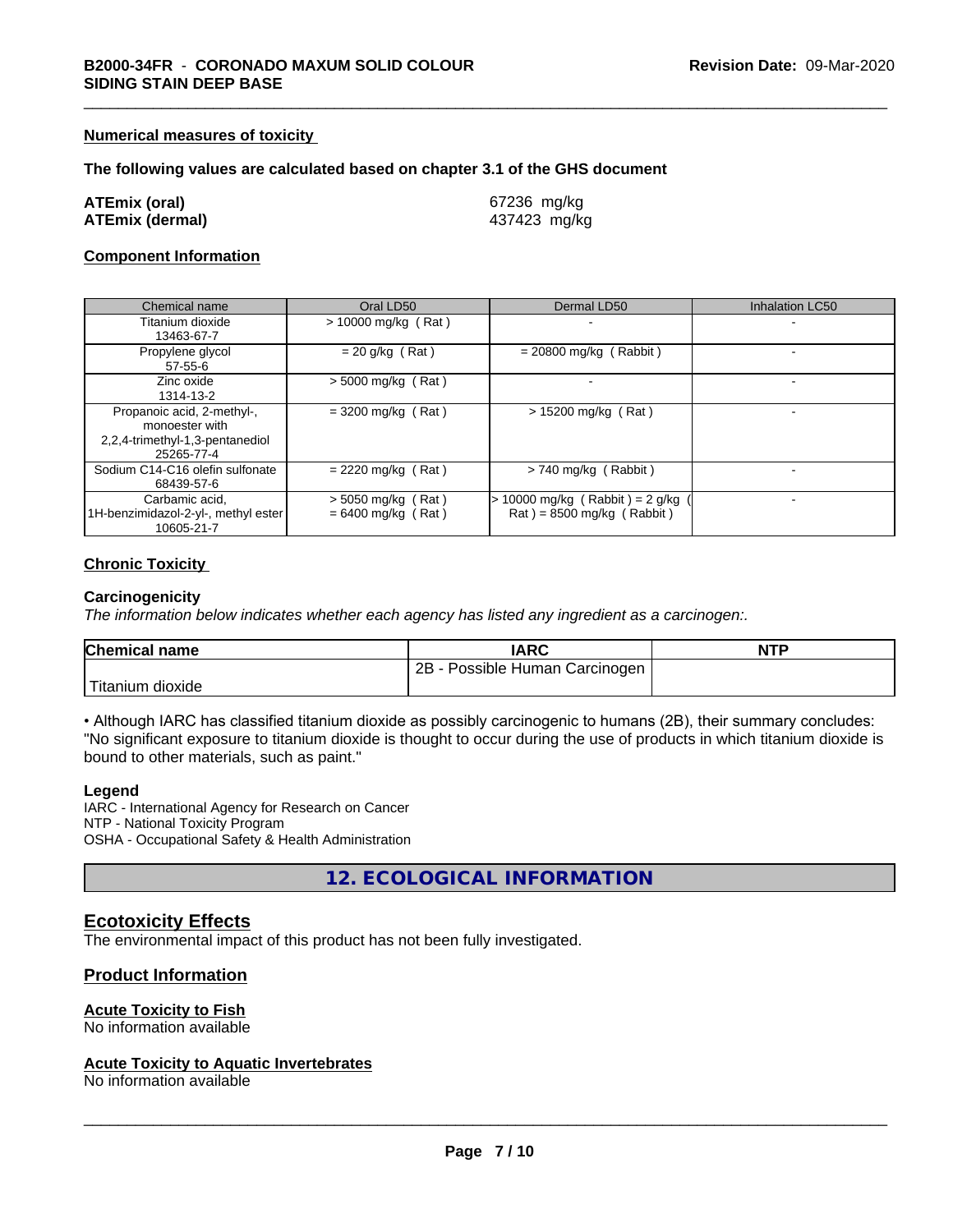#### **Acute Toxicity to Aquatic Plants**

No information available

#### **Persistence / Degradability**

No information available.

#### **Bioaccumulation**

There is no data for this product.

#### **Mobility in Environmental Media**

No information available.

#### **Ozone**

No information available

#### **Component Information**

#### **Acute Toxicity to Fish**

Titanium dioxide  $LC50:$  > 1000 mg/L (Fathead Minnow - 96 hr.) Propylene glycol LC50: 710 mg/L (Fathead Minnow - 96 hr.) Carbamic acid, 1H-benzimidazol-2-yl-, methyl ester LC50: 1.5 mg/L (Rainbow Trout - 96 hr.)

#### **Acute Toxicity to Aquatic Invertebrates**

Propylene glycol EC50: > 10000 mg/L (Daphnia magna - 24 hr.) Carbamic acid, 1H-benzimidazol-2-yl-, methyl ester LC50: 0.22 mg/L (water flea - 48 hr.)

**Acute Toxicity to Aquatic Plants** No information available

# **13. DISPOSAL CONSIDERATIONS**

**Waste Disposal Method Dispose of in accordance with federal, state, provincial,** and local regulations. Local requirements may vary, consult your sanitation department or state-designated environmental protection agency for more disposal options.

# **14. TRANSPORT INFORMATION**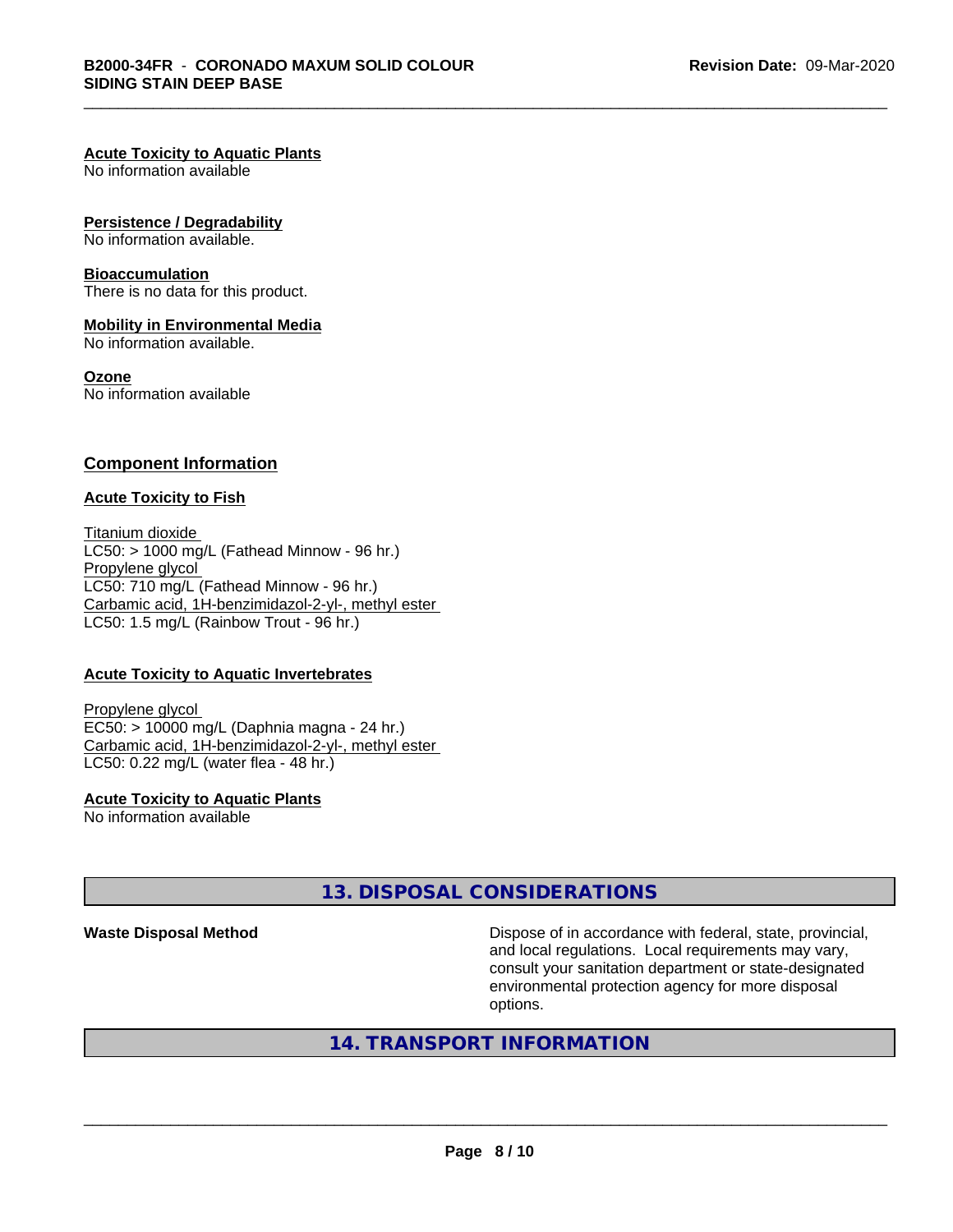| <b>TDG</b>        | Not regulated |
|-------------------|---------------|
| <b>ICAO/IATA</b>  | Not regulated |
| <b>IMDG / IMO</b> | Not regulated |

# **15. REGULATORY INFORMATION**

## **International Inventories**

| <b>TSCA: United States</b> | Yes - All components are listed or exempt. |
|----------------------------|--------------------------------------------|
| <b>DSL: Canada</b>         | Yes - All components are listed or exempt. |

## **National Pollutant Release Inventory (NPRI)**

#### **NPRI Parts 1- 4**

This product contains the following Parts 1-4 NPRI chemicals:

*None*

#### **NPRI Part 5**

This product contains the following NPRI Part 5 Chemicals:

*None*

#### **WHMIS Regulatory Status**

This product has been classified in accordance with the hazard criteria of the Hazardous Products Regulations (HPR) and the SDS contains all the information required by the HPR.

# **16. OTHER INFORMATION**

**HMIS** - **Health:** 2\* **Flammability:** 0 **Reactivity:** 0 **PPE:** -

#### **HMIS Legend**

- 0 Minimal Hazard
- 1 Slight Hazard
- 2 Moderate Hazard
- 3 Serious Hazard
- 4 Severe Hazard
- \* Chronic Hazard
- X Consult your supervisor or S.O.P. for "Special" handling instructions.

*Note: The PPE rating has intentionally been left blank. Choose appropriate PPE that will protect employees from the hazards the material will present under the actual normal conditions of use.*

*Caution: HMISÒ ratings are based on a 0-4 rating scale, with 0 representing minimal hazards or risks, and 4 representing significant hazards or risks. Although HMISÒ ratings are not required on MSDSs under 29 CFR 1910.1200, the preparer, has chosen to provide them. HMISÒ ratings are to be used only in conjunction with a fully implemented HMISÒ program by workers who have received appropriate HMISÒ training. HMISÒ is a registered trade and service mark of the NPCA. HMISÒ materials may be purchased exclusively from J. J. Keller (800) 327-6868.*